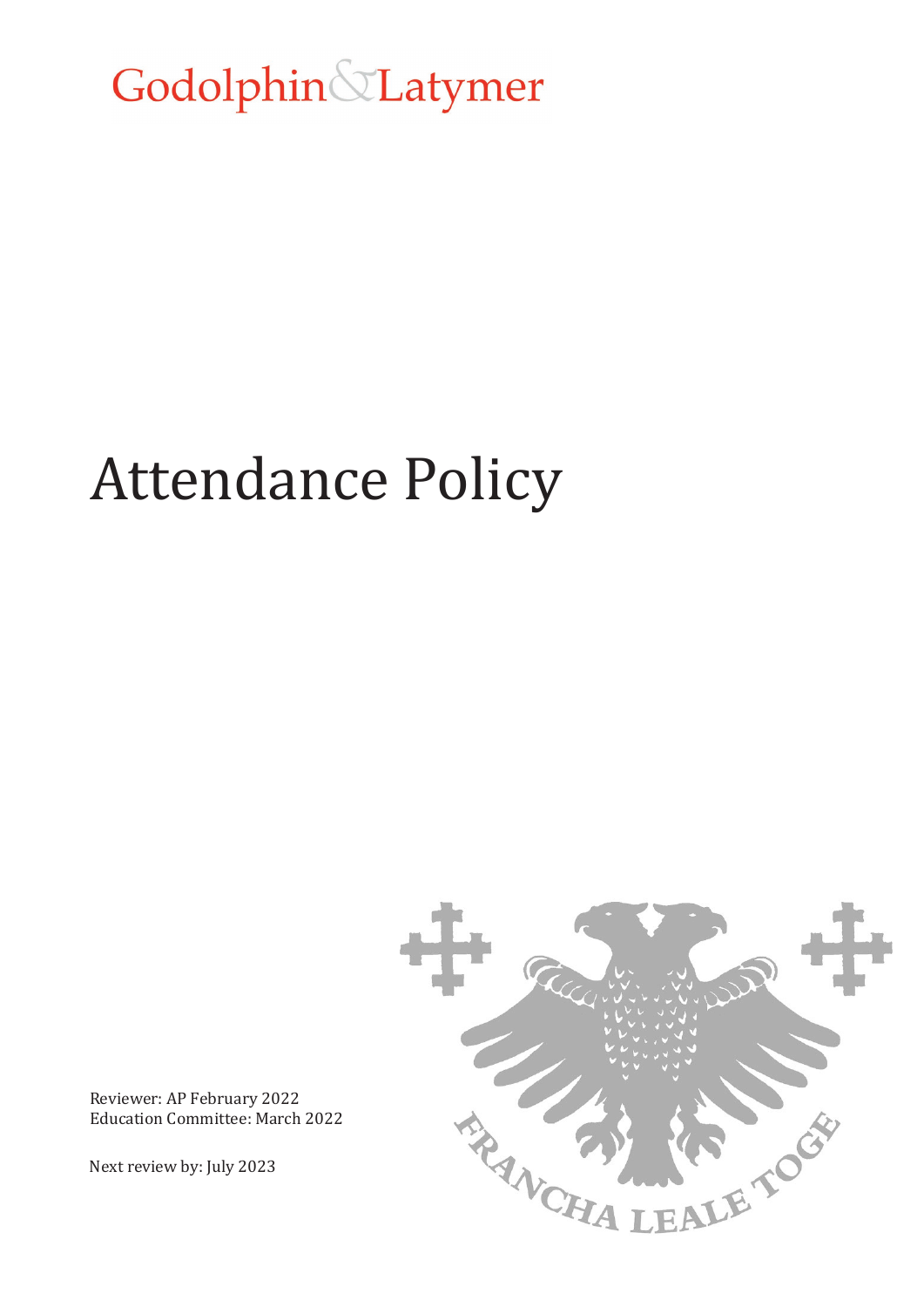# **1. Principles**

- 1.1. Pupils are expected to attend school every day. Parents have a duty to ensure that their daughters attend school and the School is committed to working with parents to achieve as high a level of attendance as possible.
- 1.2. A pupil should only be absent if the reason is 'unavoidable'. Allowing a child to be absent without good reason is unlawful, and ultimately parents could be fined by the courts.
- 1.3. Every half day absence from school has to be classified by the school, not the parents, as either authorised or unauthorised. Hence information about the cause of each absence is always required.
- 1.4. Authorised absences are morning or afternoon sessions away from school with good reason; for illness or other unavoidable cause.
- 1.5. Unauthorised absences are those which the school does not consider reasonable and for which no 'leave' has been given. This includes keeping a pupil off for reasons such as holidays, as well as truancy, absences or late arrivals which have never been properly explained.
- 1.6. On very rare occasions where a pupil needs encouragement to attend school, any problems are best sorted out between the school, parents and the pupil. However, the School is obliged to notify the local authority if a pupil fails to attend school regularly or is absent without leave for more than 10 consecutive school days.
- 1.7. If a pupil does not arrive at school, or is found to be missing during the school day, the procedures set out in Section 4 of this Policy will be followed.

### **2. Procedures**

The Godolphin and Latymer School applies the following procedures in deciding how to deal with absences:

### 2.1. **Illness or Other Legitimate absence**

- 2.1.1. For all absences, parents are asked to email the absence email address [absence@godolphinandlatymer.com,](mailto:absence@godolphinandlatymer.com) specifying the reason and dates, and times if applicable, for each period of absence. Notes addressed to the pupil's Form Tutor and both written and signed by the parent can be accepted as an alternative to email. Absence for pupils in Years 7 to 11 cannot be authorised without this procedure.
- 2.1.2. If pupils are ill and unable to attend school, parents are requested to contact the school before 9.30am on the first, and each subsequent, morning of absence. This should be done using the email address [absence@godolphinandlatymer.com.](mailto:absence@godolphinandlatymer.com) A phone call to the switchboard number (020 8741 1936) **will need to be followed by email or written confirmation**. The school has an answering machine until 8.25am; thereafter Reception will take your call.
- 2.1.3. If no contact is made, an automatic alert will be sent via SMS to parents' mobile phones.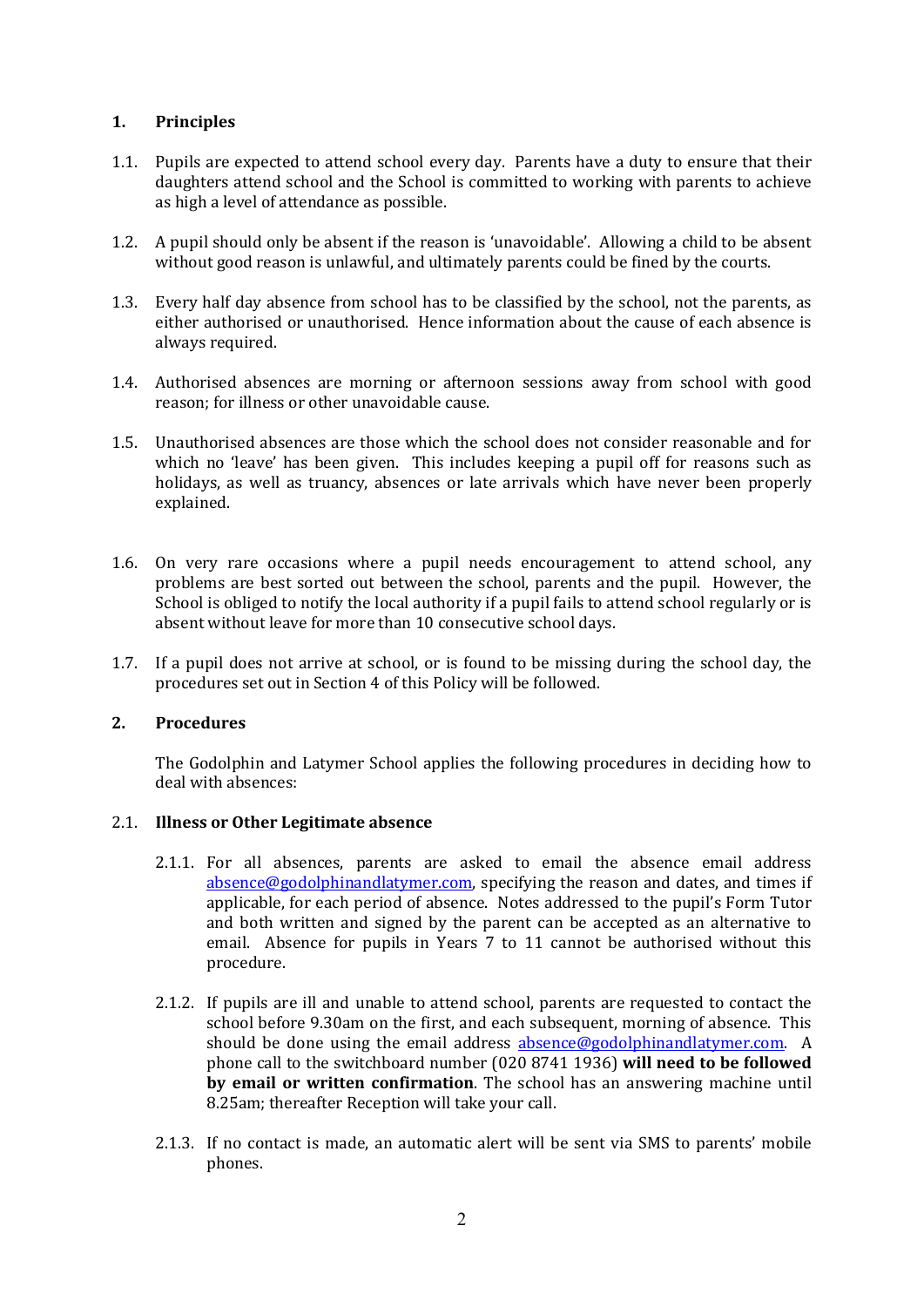- 2.1.4. With this system, parents can be confident that their daughter has arrived safely at school.
- 2.1.5. Wherever possible routine appointments with the doctor, dentist, etc. should be arranged for outside school hours. If this is not possible parents should email the absence email address or give a note to their form teacher at least three days in advance. In these circumstances it is not necessary to telephone the school on the day of absence.
- 2.1.6. If a pupil is absent from school for reasons other than ill health, this must be discussed with the school on each separate occasion. Leave may be granted in exceptional circumstances, provided a written explanation is received.
- 2.1.7. During absences from school due to occasional or acute illness, work will not generally be provided for the pupil to complete at home. If a pupil is not well enough to attend school then she should rest at home until she is recovered. In the event of a longer period of absence, due to illness or an ongoing medical condition, parents should contact the pupil's Head of Year to discuss how she can best be supported in her studies.

### 2.2. **Holidays**

- 2.2.1. Please note that we ask parents **not** to make holiday arrangements that require their daughters to miss days during term-time. Holiday leave in term time will not be granted unless circumstances are exceptional.
- 2.2.2. If your daughter needs to be away from school in exceptional circumstances, a letter requesting permission should be sent to the Senior Deputy Head (Pastoral) **at least three days in advance**. With the issue of school attendance and the safeguarding of your daughter being of such importance, phone requests of this nature are not considered appropriate by the school. In every case, a letter signed by a parent/guardian, or an email from the parent/guardian's email address, will be required to authenticate the request.

### **3. Registration**

- 3.1. *Morning Registration*: It is important that all pupils are in their form rooms by 8.30am each day. All pupils must attend a brief registration meeting with their form tutor to start the day from 8.30am - 8.35am and important notices are often given out during this time. If a pupil arrives after 8.35am she should enter via Reception and thumb in. Failure to do so may cause unnecessary concern. Arriving more than 30 minutes after the start of the morning session without good reason is counted as unauthorised absence.
- 3.2. *Afternoon Registration*: All pupils in the Lower and Middle School are expected to thumb in if present and attend registration with their form tutors at 2.05pm. In the event that a pupil has a speech and drama lesson, or a musical extra-curricular activity which prevents her from attending afternoon registration, she should thumb in before 2.05pm and explain her absence to her tutor in advance. Sixth-formers do not have an afternoon registration meeting but must thumb in before their first lesson of the afternoon if they are due to be in School.
- 3.3. *Lateness*: Pupils must attend registration on time. Parents are expected to ensure that their daughters are present at morning registration. Sanctions are imposed for persistent